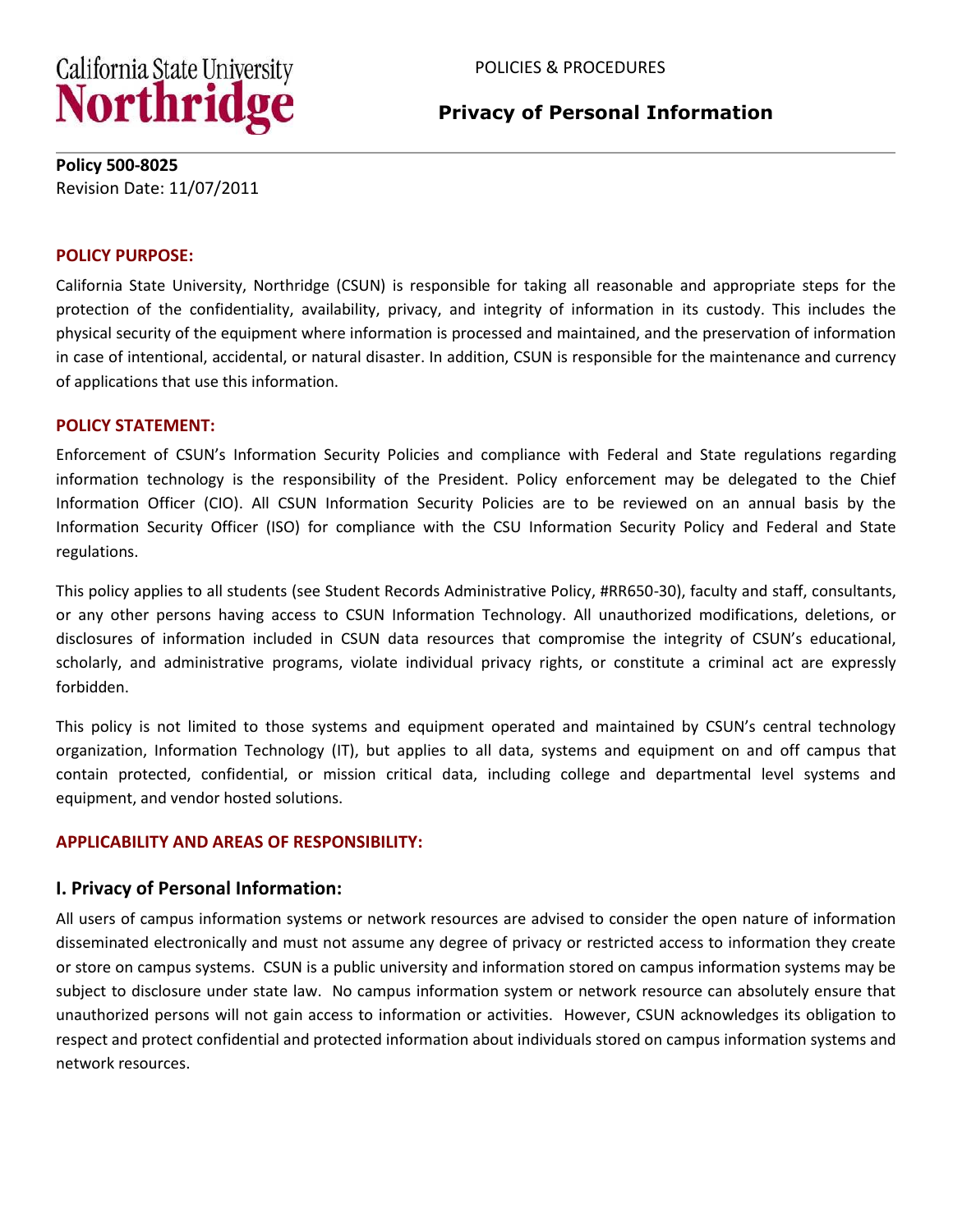# **II. Collection of Personal Information:**

To comply with state and federal laws and regulations, CSUN will not collect personally identifiable information unless the need for it has been clearly established.

- 1. Where such information is collected:
	- The campus will use reasonable efforts to ensure that personally identifiable information is adequately protected from unauthorized disclosure.
	- The campus will store personally identifiable information only when it is appropriate and relevant to the purpose for which it has been collected.
	- Access to Personal Information
- 2. Except as noted elsewhere in CSUN policy, information about individuals stored on campus information systems may only be accessed by:
	- The individual to whom the stored information applies or his/her designated representative(s).
	- Authorized CSUN employees with a valid related business need to access, modify, or disclose that information.
	- Appropriate legal authorities.

When appropriate, authorized CSUN personnel following established campus procedures may access, modify, and/or disclose information about individuals stored on campus information systems or a user's activities on campus information systems or network resources without consent from the individual. For example, CSUN may take such actions for any of the following reasons:

- 1. To comply with applicable laws or regulations.
- 2. To comply with or enforce applicable CSUN policy.
- 3. To ensure the confidentiality, integrity or availability of campus information.
- 4. To respond to valid legal requests or demands for access to campus information.

If CSUN personnel accesses, modifies, and/or discloses information about an individual and/or his/her activities on campus information systems or network resources, staff, faculty, and any other employees will make every reasonable effort to respect information and communications that are privileged or otherwise protected from disclosure by CSU policy or applicable laws.

The CSU Records Access Manual will be used as a guide to determine which records must be made available for public inspection under the California Public Records Act.

# **III. Access to Electronic Data Containing Personal Information:**

Individuals who access or store protected data must use due diligence to prevent unauthorized access and disclosure of such assets.

Browsing, altering, or accessing electronic messages or stored files in another user's account, computer, or storage device is prohibited, even when such accounts or files are not password protected, unless specifically authorized by the user for university related business reasons. This prohibition does not affect: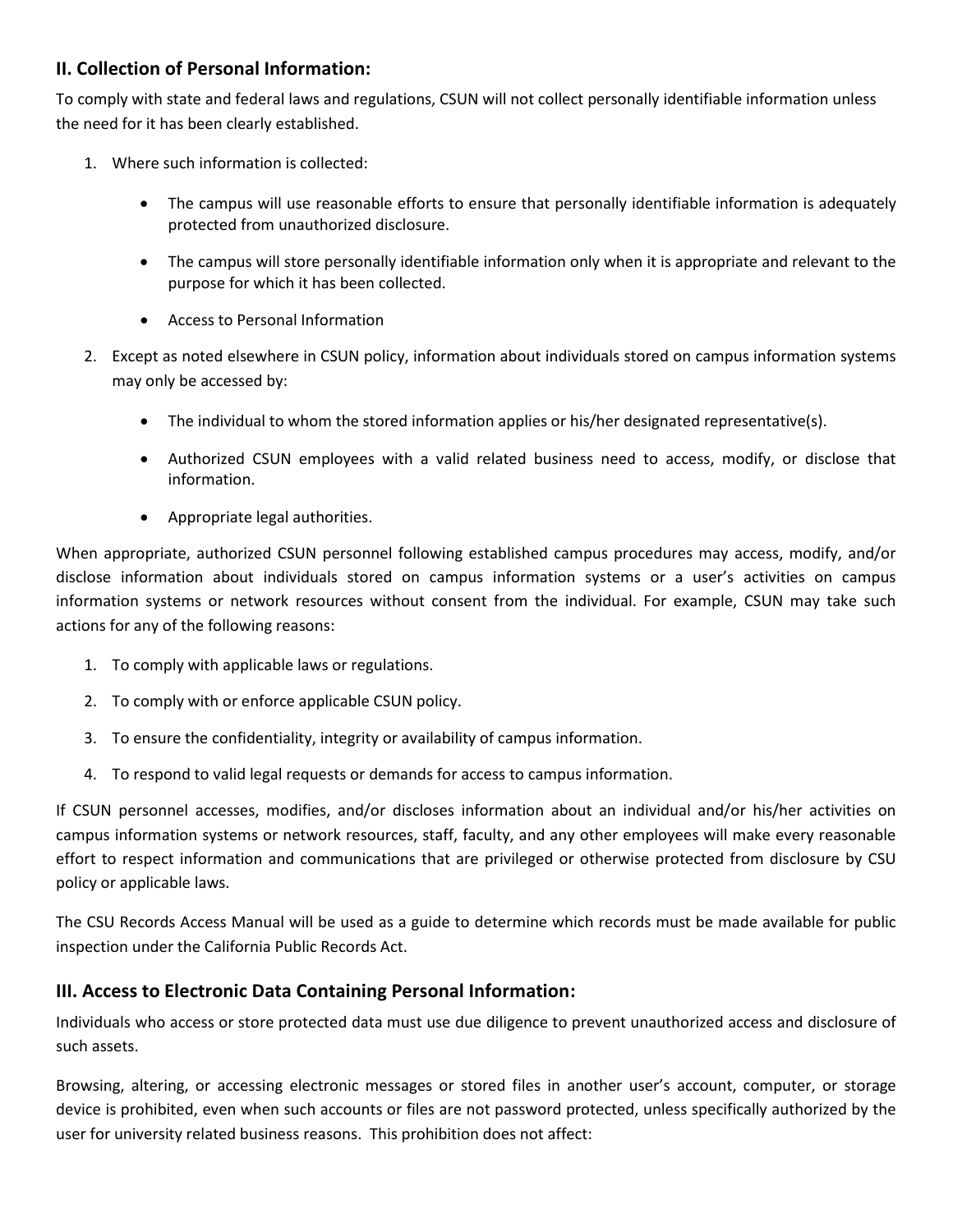- 1. Authorized access to shared files and/ or resources based on assigned roles and responsibilities.
- 2. Authorized access by a network administrator, computer support technician, or departmental manager where such access is within the scope of that individual's job duties.
- 3. Access to implicitly publicly accessible resources such as University websites.
- 4. Campus response to subpoenas or other court orders.
- 5. Campus response to a request pursuant to public record disclosure laws.

## **THE FOLLOWING INDIVIDUALS AND ORGANIZATIONAL UNITS HAVE POLICY RESPONSIBILITIES:**

The President delegates the Information Security responsibility to the Vice President for Information Technology/CIO.

# **IV. Information Security Officer:**

The Information Security Officer is responsible for ensuring that the campus incident response process for computing systems and data resources is followed. For more information on the responsibilities of the ISO, please see the Campus Incident Response Procedure for Security Breaches of Personal Information.

# **V. Campus Units: (divisions, units, departments, colleges, centers)**

#### *The Campus Units must:*

- 1. Adhere to all CSU and CSUN Security Policies and have plans and procedures for the protection for their data centers and networks. These plans and procedures must insure business continuity, including protection against natural, accidental, or intentional disasters. The plans must include access control, password security, backup and off-site storage of mission critical data, and procedure for cost/effective security systems including virus scanners and firewalls that insure protection against known vulnerabilities.
- 2. Inform users granted access to personal information of their responsibilities to secure such data from unauthorized release.
- 3. Develop and maintain control records in a secure environment.
- 4. Establish monitoring procedures to identify unauthorized access to or anomalous activity.
- 5. Report suspected unauthorized acquisition of personal information to the Information Security Officer.

## **VI. Data Users:**

#### *Data Users Must:*

- Protect the resources under their control, such as access passwords, computers, and data they download.
- Report any unauthorized acquisition or anomalous activity of personal information to the Information Security Officer which may have resulted in the release of personal information to unauthorized individuals.

### **VII. Campus Incident Response Team (CIRT):**

The campus incident response team is responsible for coordinating a review of any security breach that potentially involves the unauthorized access of personal information. For more information on the responsibilities of the CIRT team, please see the Campus Incident Response Procedure for Security Breaches of Personal information.